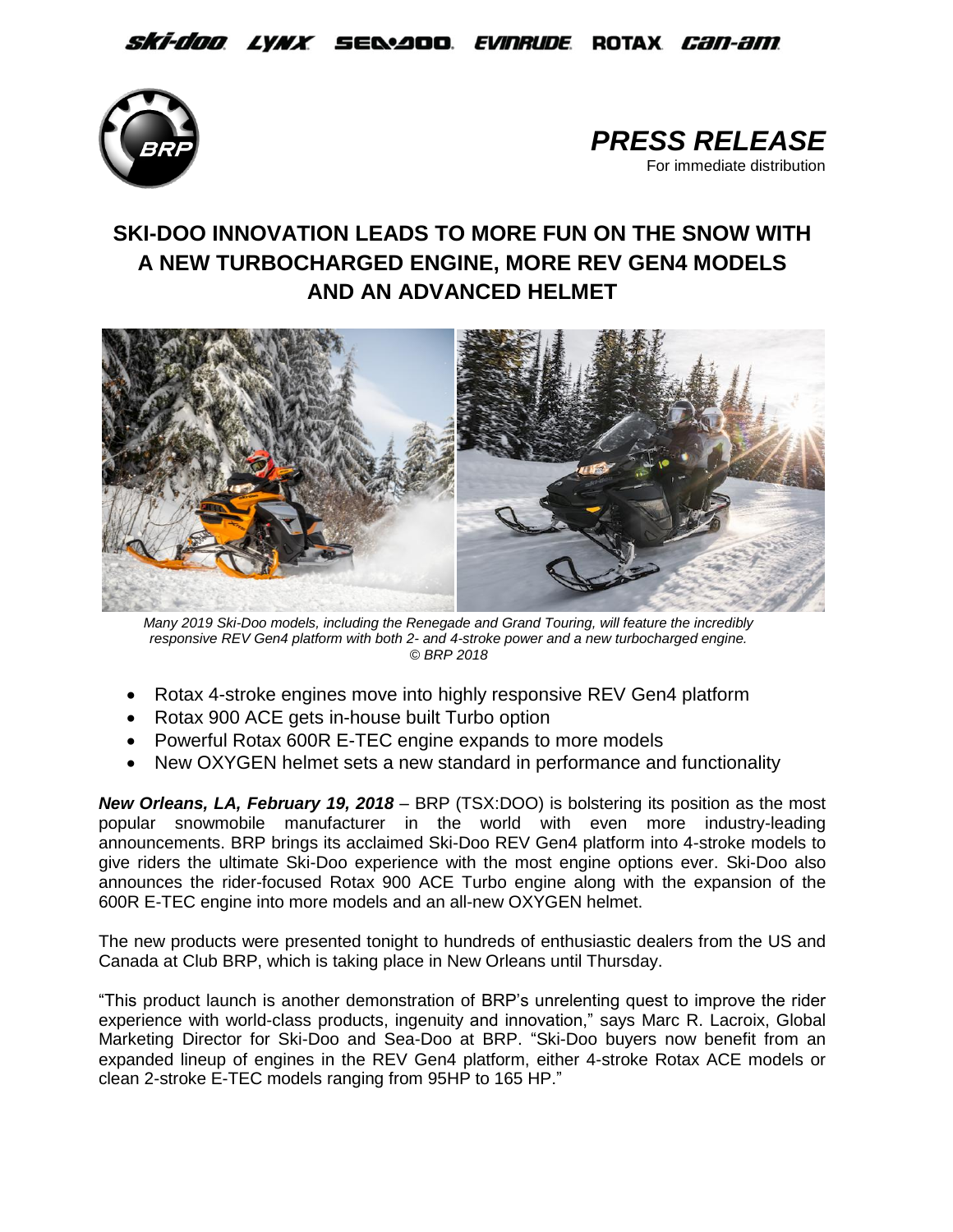Rider control and responsiveness is at the heart of Ski-Doo's REV Gen4 platform. These benefits can now be enjoyed by riders looking for 4-stroke power in two different engines: the Rotax 900 ACE and the Rotax 900 ACE Turbo. Starting this fall, the popular Renegade and Grand Touring snowmobiles, along with some Expedition models, will also be available with the ACE engines in the REV Gen4 layout. There will even be a Renegade X-RS model featuring a turbocharged engine.

## 900 ACE Turbo

Rotax is again flexing its engineering prowess with its first in-house designed and built turbocharged engine – the 150 horsepower 900 ACE Turbo. Everything about this engine is focused on the rider, with great reliability, enhanced fuel economy, and exceptional throttle response. The engine is far more than a turbo added to the venerable 900 ACE, as more than 24 parts have been specifically engineered for this application.

## More 600R E-TEC-powered snowmobiles

The acclaimed Ski-Doo MXZ 600R E-TEC was just the beginning for the new 600R E-TEC engine. Designed to excite riders with quick throttle response and high power-to-weight ratios, the 600R is now available in the MXZ, Summit, Renegade, and Grand Touring models.

"The 2019 Ski-Doo line-up is clearly focused on delivering what our customers want in snowmobiles," states Lacroix. "Bringing 4-strokes to the REV Gen4 platform and introducing two new engines across multiple segments give customers choices where they can find the perfect model for their style."

# OXYGEN helmets

Improving the ride experience goes beyond the machine, which is something BRP has focused on for years. The brand new OXYGEN line of helmets is designed to offer cold weather users a hassle-free experience with ease of use, less fatigue and great protection. The helmet provides the largest field of fog-free vision both horizontally and vertically while eliminating the need for any kind of face mask and the lightweight M-Forge® construction keeps riders more comfortable all day.

For additional information and technical specifications on these new Ski-Doo models, visit [www.ski-doo.com.](http://www.ski-doo.com/)

# **About BRP**

BRP (TSX:DOO) is a global leader in the design, development, manufacturing, distribution and marketing of powersports vehicles and propulsion systems. Its portfolio includes Ski-Doo and Lynx snowmobiles, Sea-Doo watercraft, Can-Am off-road and Spyder vehicles, Evinrude and Rotax marine propulsion systems as well as Rotax engines for karts, motorcycles and recreational aircraft. BRP supports its line of products with a dedicated parts, accessories and clothing business. With annual sales of CA\$4.2 billion from over 100 countries, the Company employs approximately 8,700 people worldwide.

## www.brp.com

[@BRPnews](https://twitter.com/BRPnews)

Ski-Doo, Lynx, Sea-Doo, Evinrude, Rotax, Can-Am, Spyder, and the BRP logo are trademarks of Bombardier Recreational Products Inc. or its affiliates. All other trademarks are the property of their respective owners.